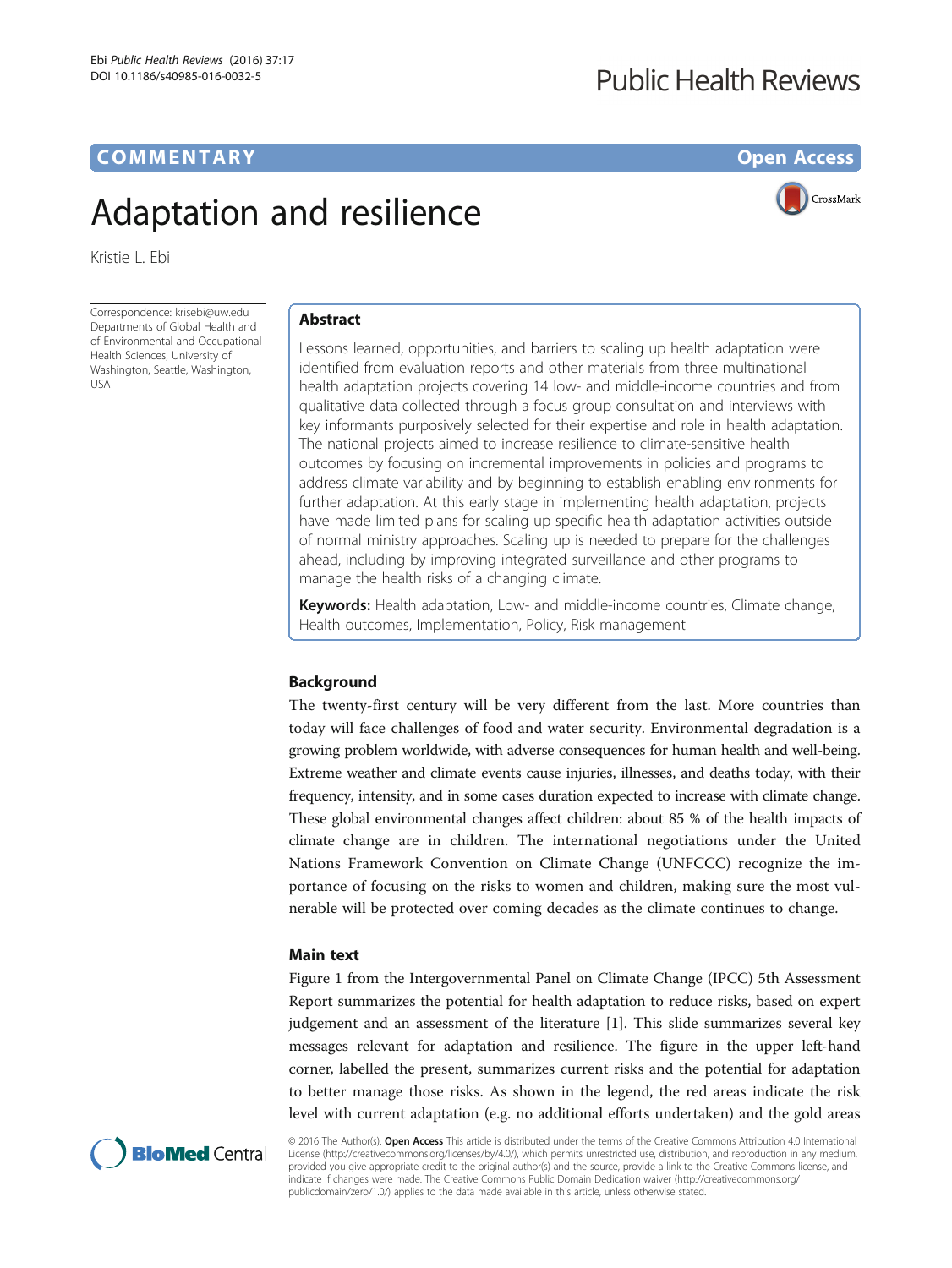<span id="page-1-0"></span>

indicate how much the risks could be reduced by effective, efficient, and proactive adaptation. The width of the wedges indicates the magnitude of the burden of major climate-sensitive health outcomes. Undernutrition and changes in the geographic range, seasonality, and intensity of transmission of vector-borne diseases are among the most important risks of climate variability and change today. As would be expected, risk levels are moderate today, with the potential to reduce risks for adverse health outcomes from extreme weather and climate events.

Looking across the periods 2030–2040 and 2080–2100, the figures show that risks are expected to increase dramatically over this century, with the opportunities for adaptation also increasing. However, even with proactive adaptation, there will be significant residual risks that will need to be managed, particularly for undernutrition, heat-related morbidity and mortality, and food- and water-borne infections. Ministries of health will need to quickly and efficiently implement proactive adaptation option and to prepare for large increases in the magnitude of some climate-sensitive health risks. Limited adaptation efforts over the next few years will increase the risks that will need to be managed by mid-century.

Positive news from a public health perspective is that the health concerns of a changing climate are known risks. Ministries of health already have programmes to address climate-sensitive health outcomes, such as malaria and diarrheal diseases; there are many tools, methods, and guidance documents for reducing and managing current and future health risks. Specific health adaptation projects are starting to be implemented, which will provide best practices and lessons learned to inform which interventions to scale up.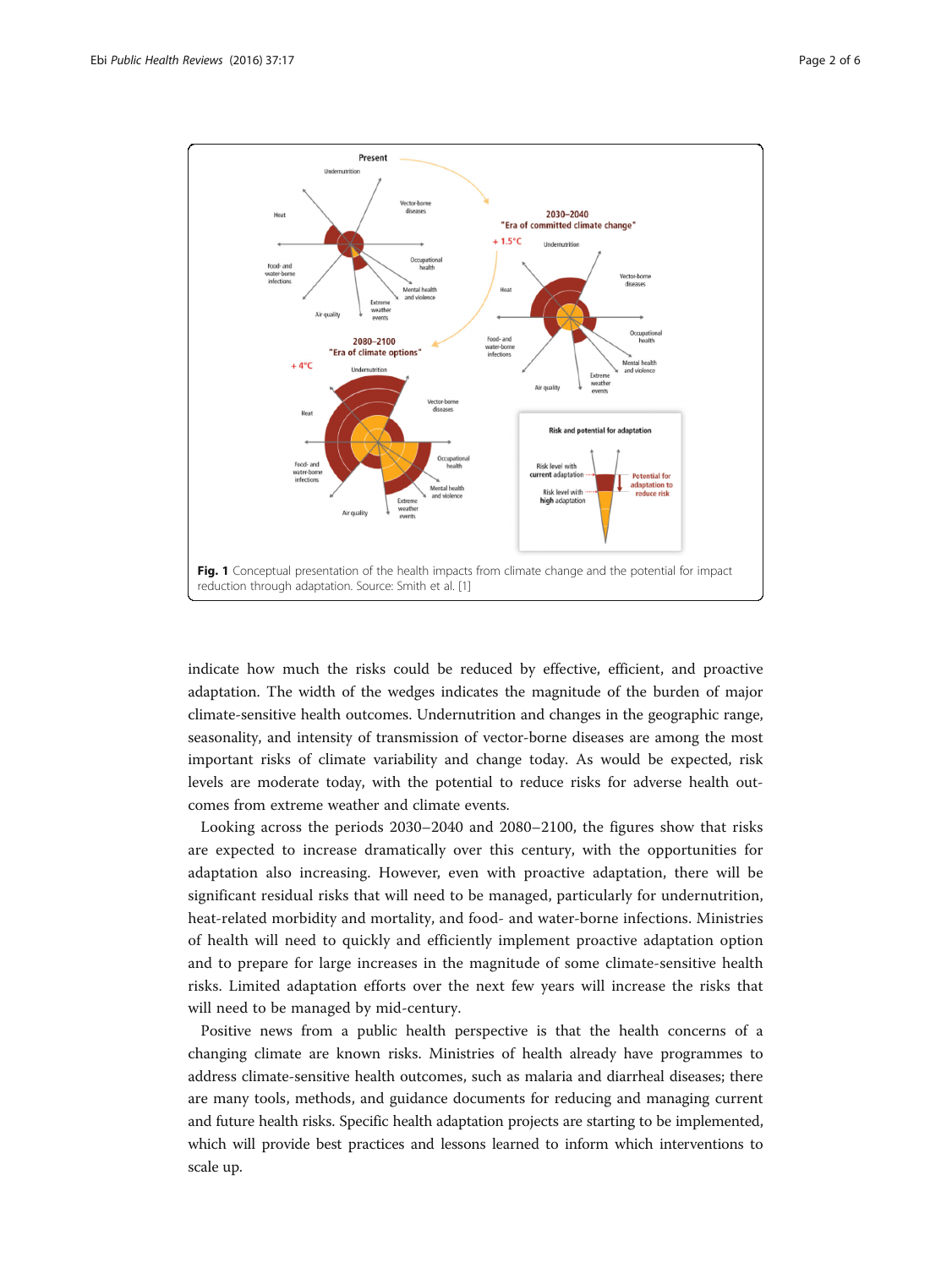In addition to adaptation efforts within health systems, increasing resilience to climate change requires strong partnerships across sectors. The burdens of many health outcomes are not only a consequence of the effectiveness of policies and programmes within a ministry of health, such as for infectious diseases, but also are a consequence of policies and programmes in agriculture, water, and urban sectors. Collaborations across ministries are developing in many countries, with increasing numbers of effective examples. But much more progress is needed. Developing such collaborations will facilitate identifying and implementing innovative solutions to support transitions to more resilient and healthy societies.

The World Health Organization (WHO) published guidance on efforts needed to build climate-resilient health systems, summarizing the roles and responsibilities within a ministry of health [\[2](#page-5-0)]. Moving to climate-resilient health systems will require activities on many fronts, including enhancing leadership and governance to manage climate change; health workforce strengthening; conducting vulnerability, capacity, and adaptation assessments; developing integrated risk monitoring and early warning; conducting health and climate research; identifying and promoting climate resilient and sustainable technologies and infrastructure; improving management of the environmental determinants of health; developing climate-informed health programmes; increasing emergency preparedness and management; and increasing climate and health financing.

There is a significant opportunity for most health systems to increase their resilience to climate change. Current policies and programmes for managing climate-sensitive health outcomes were established without considering climate variability and change, resulting in a significant gap for achieving resilience. For example, in certain regions, malaria control programmes will likely need to consider how climate change could alter the geographic range of the vector and disease, seasonality, and the intensity of transmission, if they are to maintain their current level of effectiveness. Current and proposed surveillance and monitoring may need to be altered to include regions likely to be at risk in the coming years, which implies that projections of malaria risks are available at the appropriate scale. Consideration also will be needed of whether sufficient human and natural resources are available to make necessary changes to policies and programmes and whether partnerships with other ministries and organizations are needed to provide the required information (such as climate projections) to support informed decision-making.

WHO also published guidance on protecting health through adaptation planning to help these transitions to climate-sensitive policies and programmes [[3\]](#page-5-0). The guidance on conducting the health component of a national adaptation plan promotes integration across sectors and highlights the importance of integration from local to national scales. This guidance is being used by ministries of health to develop national health adaptation plans that integrate with plans developed by other sectors and to ensure protection of population health in a changing climate.

Several international projects were funded over the last 5 to 7 years on health adaptation. Lessons learned are highlighted from a seven-country WHO/United Nations Development Programme (UNDP) health adaptation project funded by the Special Climate Change Fund under the UNFCCC [[4\]](#page-5-0). Examples of successful outcomes from some of these projects are highlighted below.

Bhutan is a mountainous country experiencing dengue and malaria moving into highland areas. Each village has a volunteer healthcare worker who undergoes training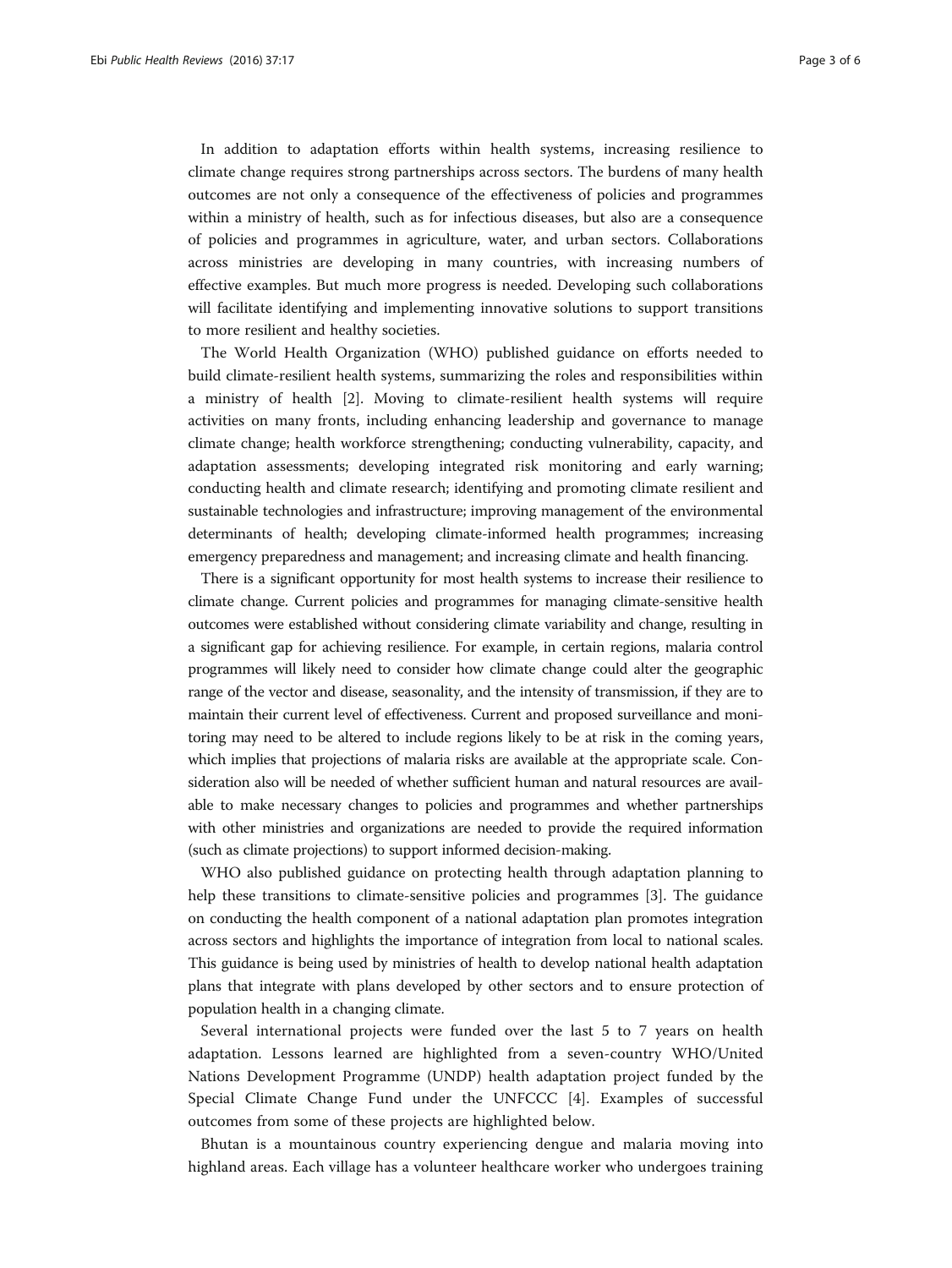every year. Over the course of the WHO/UNDP project, healthcare workers from pilot communities were trained on the risks of climate change and on solutions to better manage changing burdens of disease. In a discussion several years ago, these workers, primarily farmers, talked about their lifetime experiences, what they had observed, and how it related to climate change. One farmer said when he was a child, he could always tell when it was time for the fall festival because there was snow on the mountains. There no longer is snow on the mountains for the fall festival. He does not remember seeing mosquitos when he was a child. Whether or not there were mosquitos, mosquitos were not an important consideration as he was growing up. In April 2013, his community was sleeping under mosquito bed nets and the hospital said the closest known case of malaria was just 10 km away. So, in his lifetime, he has gone from not seeing diseases like dengue and malaria to being at risk of them.

The WHO/UNDP project in Bhutan was very impressive; it facilitated integration of data and information from the ministry of health with the meteorological services to develop early-warning systems. Through the project, collaborations were developed across the government to address challenges associated with a changing climate, and partnerships strengthened with departments working directly with communities, to ensure information was communicated to those most at risk.

Another country in the project was Jordan, which is one of the ten most water-stressed countries in the world, with significant challenges of water security. Starting several years ago, treated wastewater was used for agricultural irrigation. The neighbouring communities began experiencing higher than normal rates of diarrhoeal disease. The project facilitated coordination across the many departments and ministries with differing roles and responsibilities for water safety and security in Jordan. Achieving coordination across multiple mandates was challenging. In addition, the project supported underlying research that recently showed it was unlikely the treated wastewater was causing the increase in diarrhoeal disease; water handling and other issues were more important. The project aimed to ensure that Jordanians would have access to safe water while infrastructure is transitioning to a world where using treated wastewater will be commonplace.

Barbados, a third country in the WHO/UNDP health adaptation project, among other activities, trained schoolchildren about climate change and health. The children developed posters showing what could be done in Barbados to reduce their carbon footprint.

An example of reducing greenhouse gas emission comes from Thailand. A medium-sized, 250-bed hospital outside of Bangkok (17th Somdejphrasangkharaj Hospital) implemented a CLEAN (Communication, Leader, Effectiveness, Activity, Networking) and GREEN (Garbage, Restroom, Energy, Environment, Nutrition) programme, with activities for each to promote resilience and sustainability. The hospital tracks its daily greenhouse gas emissions and has an extensive reuse program. The hospital staff designed and implemented a number of innovative activities. For example, a path was built around a wastewater treatment pond so that patients and staff could exercise. In addition, three bicycles were installed: riding the first aerates the pond, needed when treating wastewater; the second pumps pond water into a tub; and the third waters the lawn using a sprinkler system attached to the tub. In 2011 alone, the hospital reduced their greenhouse emissions by an impressive nearly 14 %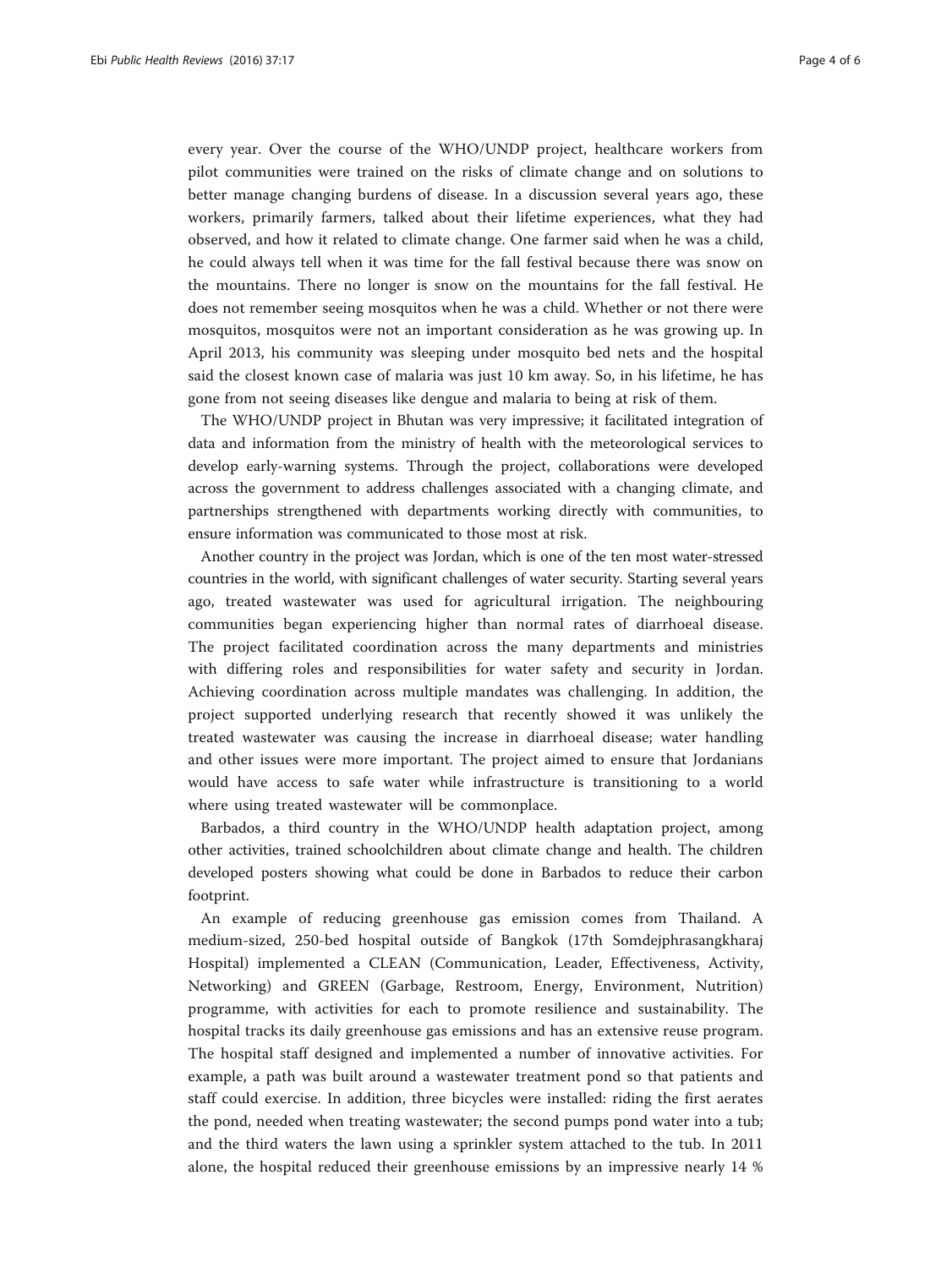with a low-cost set of activities. The hospital has won many well-deserved awards and shows what can be done locally with leadership and ingenuity. There are increasing examples of regional and local activities promoting more resilient societies using what they have at hand.

# Conclusions

Climate change presents many risks to population health that, when addressed, could increase societal resilience and sustainability. In addition to adaptation and mitigation efforts, additional human and financial resources will be needed to prepare for and prevent the burdens of climate-sensitive health outcomes from increasing in future decades. Irrespective of resource constraints, low- and middle-income countries need to prepare for climate change through better understanding of potential risks, strengthening health systems, ensuring adequate policies and legislation, facilitating institutional support, and public education and awareness programs, including disaster preparedness measures.

# **Ouestions**

#### Speaker from the floor

Madeleine Thomson from Columbia University. Thank you very much for the panel, I thought it was great and I was really interested to see a focus on the variability of the climate as well as a particular focus on Africa. I still think there is a gap that we have in the development of climate change and health where the benefits of a mitigation strategy for health are very clear in developed countries, in rapidly urbanizing environments, etc. and particularly in Asia, but less so, the discussion I think has been less developed for Africa and particularly the challenge we have around managing climate variability, which is now integrating with climate change. And I take for example the current El Niño, the biggest drought that we have in Ethiopia, which is really, meteorologically, the largest drought, bigger than the drought in 1984, and many of you in this room will remember the impact of that drought. We will see over the coming year, really, the capacity of the Ethiopian government to manage that drought and the donor response. But if we don't see that as part of climate change response, I think that we are really going to miss out, and particularly in the African context so I would really like to emphasize keeping an eye on that and also building that response in a more integrated way into the climate change discussion.

Thank you.

# Speaker from the floor

Alex MacMillan from the New Zealand Climate and Health Council. It is great to see the development of systems thinking in planetary health and, as a systems-modelling environmental-health person myself, it is really reassuring to see. I wonder whether the ongoing calls for systems thinking and planetary health over time are about a complete lack of capacity among public health researchers, so my question really is about how we move public health research into systems thinking and capacity build in that way, and what's happening there.